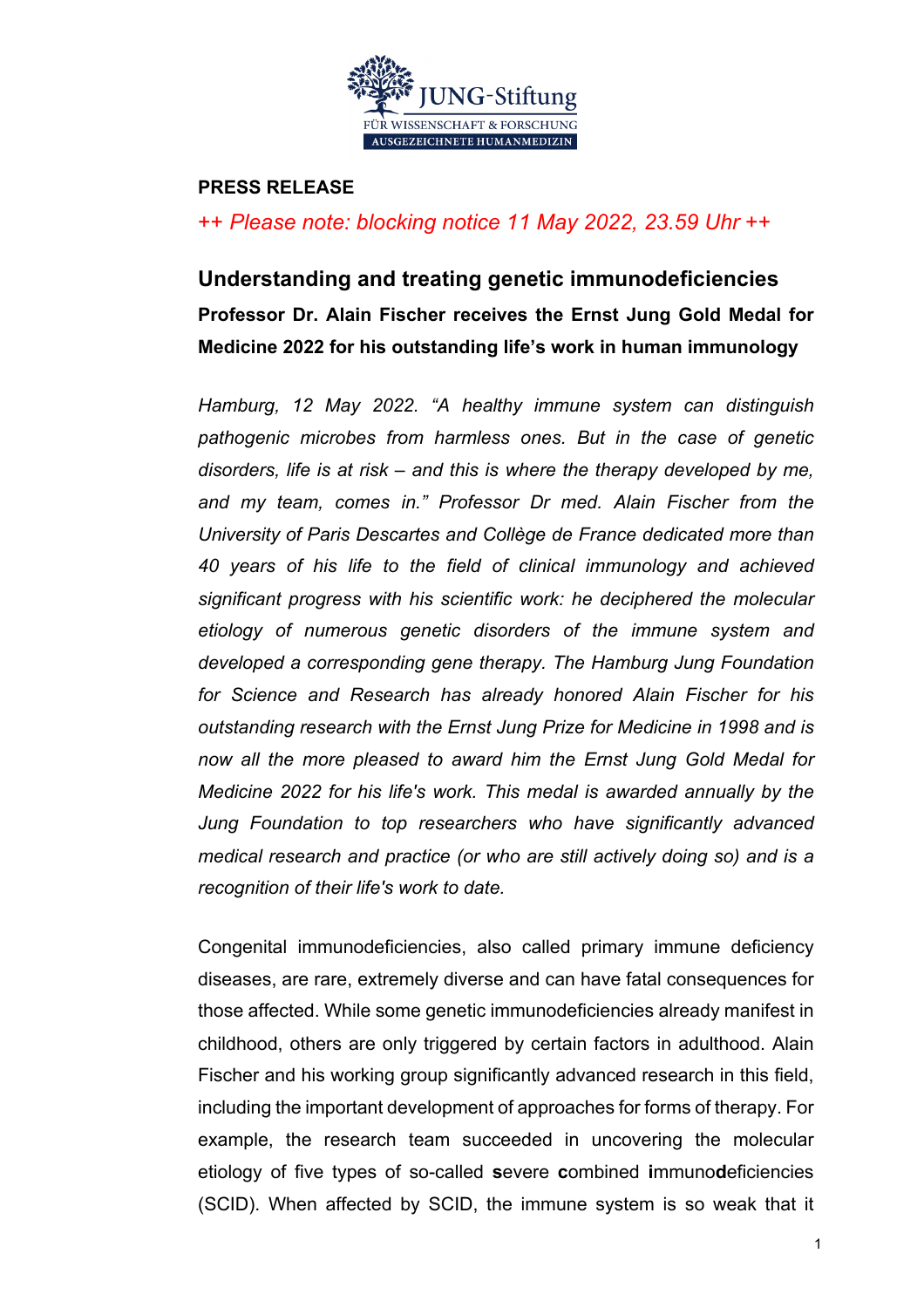

hardly offers any protection against infections. This can be life-threatening for a patient.

In further research, Fischer helped prove that the enzyme "**a**ctivation**i**nduced cytidine **d**eaminase" (AID) plays an important role in antibody maturation. He thus identified an important component in the adaptive, i.e. acquired or secondary, immune response of the human body. Prof Fischer's work also serves as a milestone in the study of hemophagocytic lymphohistiocytosis (HLH), also known as "hyperinflammatory syndrome", as his research group identified most of the genetic defects causing HLH. HLH is a severe inflammatory reaction and life-threatening immune system dysfunction. The insights gained from his work enabled Fischer to propose different clinical treatments, for example in the field of stem cell transplantation and gene therapy. In addition, it has paved the way for further therapies that are currently being researched.

## *A mix of curiosity and passion: the career of Prof. Dr. Alain Fischer*

Professor Dr Alain Fischer started his career at the Hôpital Necker-Enfants malades in Paris, where he also took over as head of the Department of Pediatric Immunology from 1986. 26 years later – in 2013 – the Parisian moved to the Collège de France for another professorship. From 2009 to 2016, he also directed the Institut des Maladies Génétiques Imagine, a research institute for genetic diseases in Paris. His driving force during these years was, above all, his curiosity, coupled with a perpetual quest for new insights to advance medicine. This mixture of his work in the hospital and his excellent research is also reflected in his mentality, as his recommendation to young doctors proves: "It is essential to listen to patients and to take the time to answer their questions, but it is equally important to keep up to date and know what progress has been made in the field." With so much dedication to the job, Alain Fischer finds balance by immersing himself in books and eagerly following football matches.